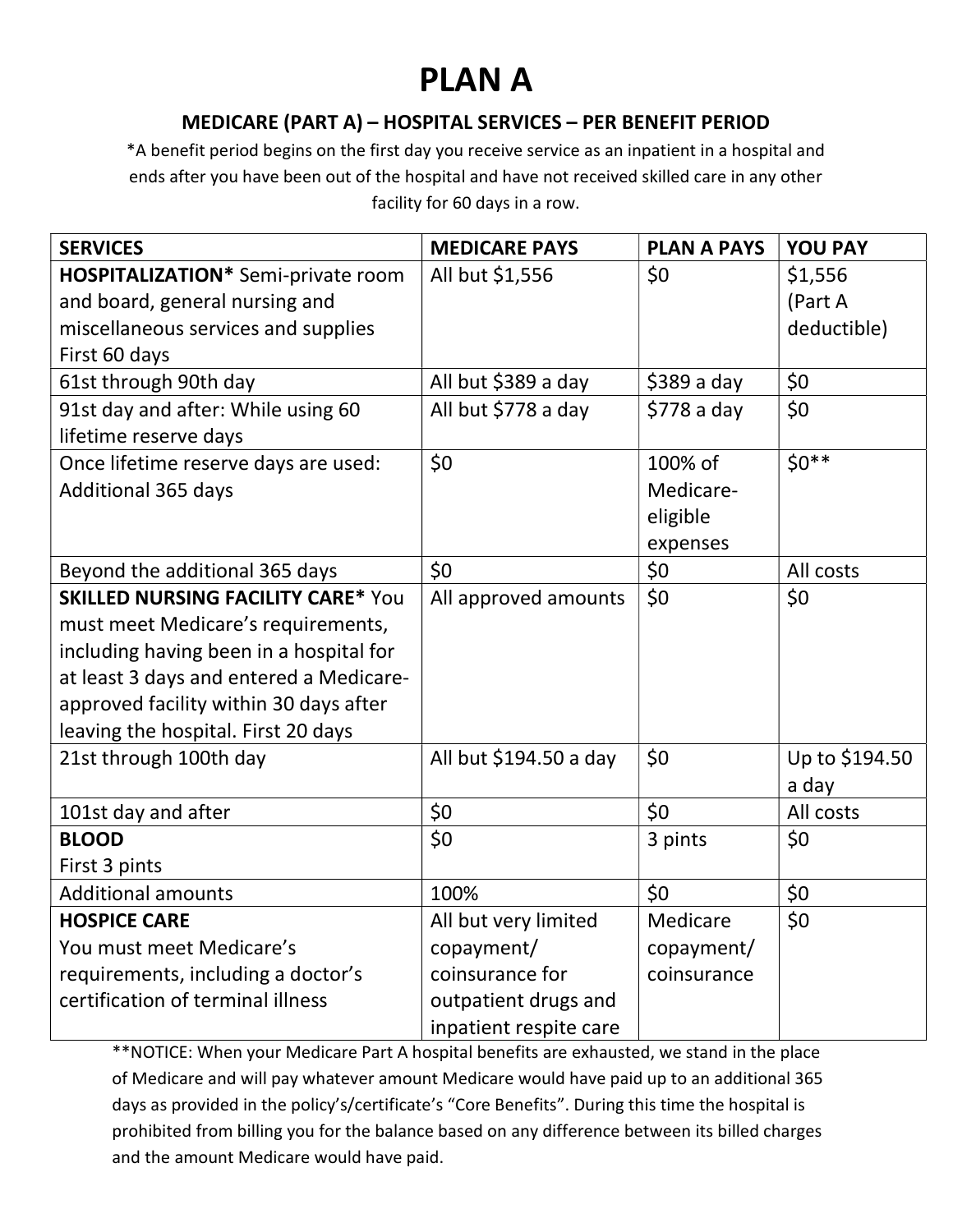#### PLAN A

## MEDICARE (PART B) – MEDICAL SERVICES – PER CALENDAR YEAR

\*Once you have been billed \$233 of Medicare-approved amounts for covered services (which are noted with an asterisk), your Part B deductible will have been met for the calendar year.

| <b>SERVICES</b>                              | <b>MEDICARE PAYS</b> | <b>PLAN A PAYS</b> | <b>YOU PAY</b> |
|----------------------------------------------|----------------------|--------------------|----------------|
| <b>MEDICAL EXPENSES - IN OR OUT OF THE</b>   | \$0                  | \$0                | \$233 (Part    |
| <b>HOSPITAL AND OUTPATIENT HOSPITAL</b>      |                      |                    | B              |
| TREATMENT, such as physician's services,     |                      |                    | deductible)    |
| inpatient and outpatient medical and         |                      |                    |                |
| surgical services and supplies, physical and |                      |                    |                |
| speech therapy, diagnostic tests, durable    |                      |                    |                |
| medical equipment First \$233 of Medicare-   |                      |                    |                |
| approved amounts*                            |                      |                    |                |
| Remainder of Medicare-approved amounts       | Generally 80%        | Generally 20%      | \$0            |
| <b>Part B Excess Charges</b>                 | \$0                  | \$0                | All costs      |
| (above Medicare-approved amounts)            |                      |                    |                |
| <b>BLOOD</b> First 3 pints                   | \$0                  | All costs          | \$0            |
| Next \$233 of Medicare-approved amounts*     | \$0                  | \$0                | \$233 (Part    |
|                                              |                      |                    | B              |
|                                              |                      |                    | deductible)    |
| Remainder of Medicare-approved amounts       | 80%                  | 20%                | \$0            |
| <b>CLINICAL LABORATORY SERVICES</b>          | 100%                 | \$0                | \$0            |
| <b>TESTS FOR DIAGNOSTIC SERVICES</b>         |                      |                    |                |

#### PARTS A AND B

| <b>HOME HEALTH CARE -</b>                    | 100% | \$0 | \$0             |
|----------------------------------------------|------|-----|-----------------|
| MEDICARE-APPROVED SERVICES Medically         |      |     |                 |
| necessary skilled care services and medical  |      |     |                 |
| supplies                                     |      |     |                 |
| <b>DURABLE MEDICAL EQUIPMENT First \$233</b> | \$0  | \$0 | $$233$ (Part B) |
| of Medicare-approved amounts*                |      |     | deductible)     |
| Remainder of Medicare-approved amounts       | 80%  | 20% | \$0             |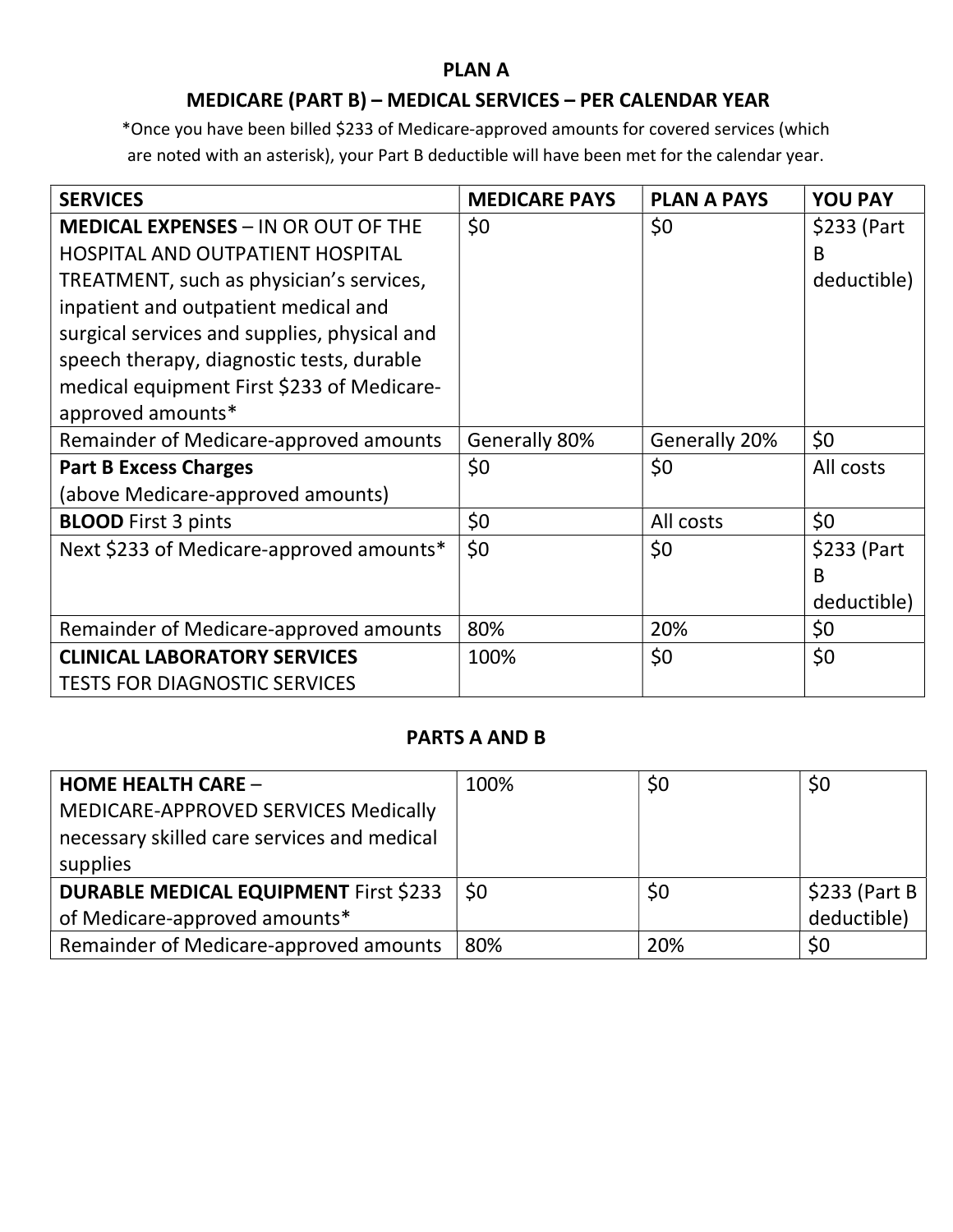# PLANS F

#### MEDICARE (PART A) – HOSPITAL SERVICES – PER BENEFIT PERIOD –

## Medicare first eligible before 2020 only

\*A benefit period begins on the first day you receive service as an inpatient in a hospital and ends after you have been out of the hospital and have not received skilled care in any other facility for 60 days in a row.

| <b>SERVICES</b>                           | <b>MEDICARE PAYS</b>   | <b>PLAN F PAYS</b> | <b>YOU PAY</b> |
|-------------------------------------------|------------------------|--------------------|----------------|
| <b>HOSPITALIZATION*</b> Semi-private room | All but \$1,556        | \$1,556 (Part A    | \$0            |
| and board, general nursing and            |                        | deductible)        |                |
| miscellaneous services and supplies       |                        |                    |                |
| First 60 days                             |                        |                    |                |
| 61st through 90th day                     | All but \$389 a day    | $$389$ a day       | \$0            |
| 91st day and after: While using 60        | All but \$778 a day    | $$778a$ day        | \$0            |
| lifetime reserve days                     |                        |                    |                |
| Once lifetime reserve days are used:      | \$0                    | 100% of            | $$0**$$        |
| <b>Additional 365 days</b>                |                        | Medicare-          |                |
|                                           |                        | eligible expenses  |                |
| Beyond the additional 365 days            | \$0                    | \$0                | All costs      |
| <b>SKILLED NURSING FACILITY CARE* You</b> | All approved amounts   | \$0                | \$0            |
| must meet Medicare's requirements,        |                        |                    |                |
| including having been in a hospital for   |                        |                    |                |
| at least 3 days and entered a Medicare-   |                        |                    |                |
| approved facility within 30 days after    |                        |                    |                |
| leaving the hospital. First 20 days       |                        |                    |                |
| 21st through 100th day                    | All but \$194.50 a day | Up to \$194.50 a   | \$0            |
|                                           |                        | day                |                |
| 101st day and after                       | \$0                    | \$0                | All costs      |
| <b>BLOOD</b>                              | \$0                    | 3 pints            | \$0            |
| First 3 pints                             |                        |                    |                |
| <b>Additional amounts</b>                 | 100%                   | \$0                | \$0            |
| <b>HOSPICE CARE</b>                       | All but very limited   | Medicare           | \$0\$          |
| You must meet Medicare's                  | copayment/             | copayment/         |                |
| requirements, including a doctor's        | coinsurance for        | coinsurance        |                |
| certification of terminal illness         | outpatient drugs and   |                    |                |
|                                           | inpatient respite care |                    |                |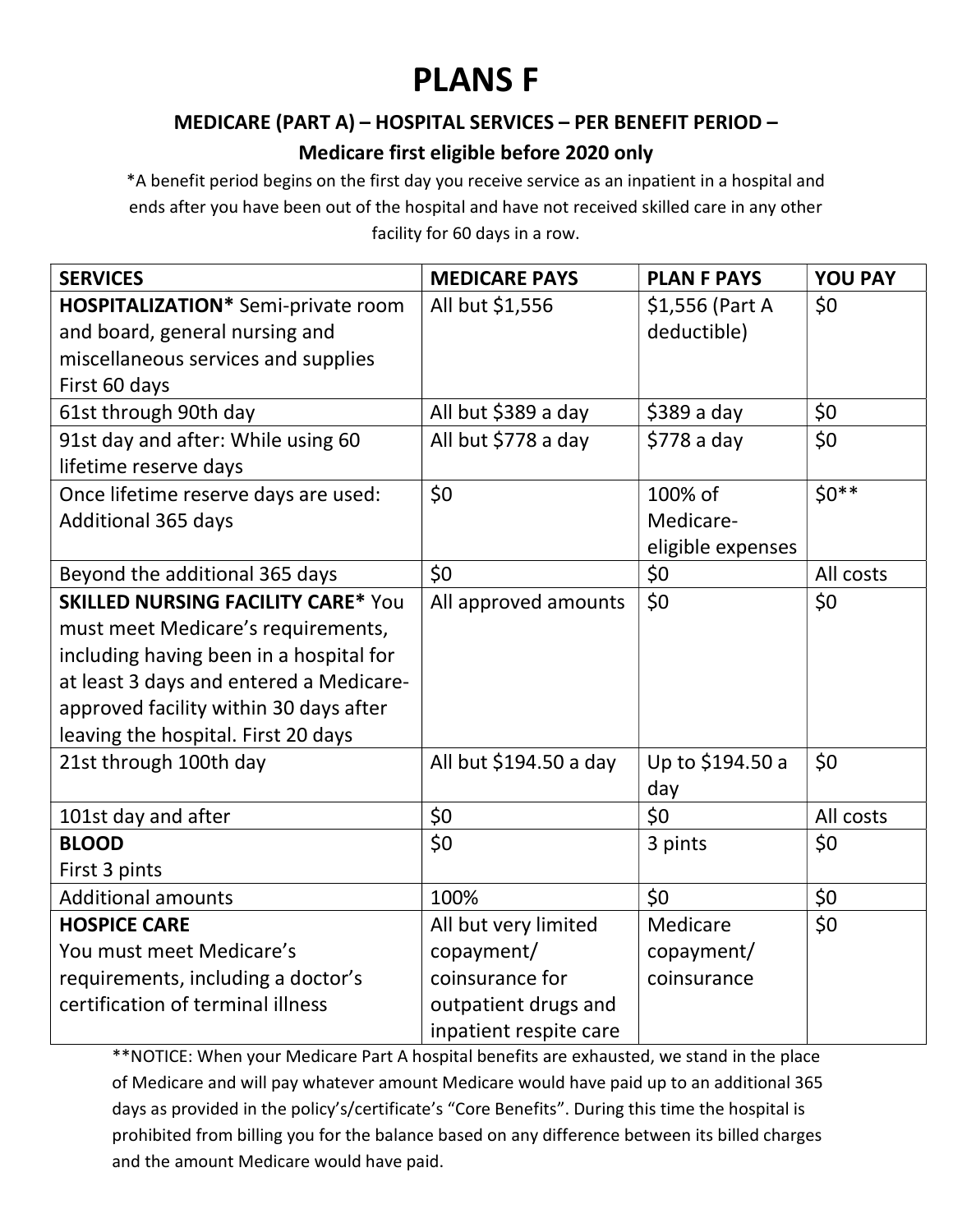#### PLANS F

# MEDICARE (PART B) – MEDICAL SERVICES – PER CALENDAR YEAR – Medicare first eligible before 2020 only

\*Once you have been billed \$233 of Medicare-approved amounts for covered services (which are noted with an asterisk), your Part B deductible will have been met for the calendar year.

| <b>SERVICES</b>                               | <b>MEDICARE</b><br><b>PAYS</b> | <b>PLAN F PAYS</b> | <b>YOU PAY</b> |
|-----------------------------------------------|--------------------------------|--------------------|----------------|
| <b>MEDICAL EXPENSES - IN OR OUT OF THE</b>    | \$0                            | $$233$ (Part B)    | \$0            |
| <b>HOSPITAL AND OUTPATIENT HOSPITAL</b>       |                                | deductible)        |                |
| TREATMENT, such as physician's services,      |                                |                    |                |
| inpatient and outpatient medical and surgical |                                |                    |                |
| services and supplies, physical and speech    |                                |                    |                |
| therapy, diagnostic tests, durable medical    |                                |                    |                |
| equipment First \$233 of Medicare-approved    |                                |                    |                |
| amounts*                                      |                                |                    |                |
| Remainder of Medicare-approved amounts        | Generally 80%                  | Generally 20%      | \$0            |
| <b>Part B Excess Charges</b>                  | \$0                            | 100%               | \$0            |
| (above Medicare-approved amounts)             |                                |                    |                |
| <b>BLOOD</b> First 3 pints                    | \$0                            | All costs          | \$0            |
| Next \$233 of Medicare-approved amounts*      | \$0                            | $$233$ (Part B)    | \$0            |
|                                               |                                | deductible)        |                |
| Remainder of Medicare-approved amounts        | 80%                            | 20%                | \$0            |
| <b>CLINICAL LABORATORY SERVICES</b>           | 100%                           | \$0                | \$0            |
| <b>TESTS FOR DIAGNOSTIC SERVICES</b>          |                                |                    |                |

#### PARTS A AND B

| <b>HOME HEALTH CARE -</b>                       | 100% | \$0            | \$0 |
|-------------------------------------------------|------|----------------|-----|
| MEDICARE-APPROVED SERVICES Medically            |      |                |     |
| necessary skilled care services and medical     |      |                |     |
| supplies                                        |      |                |     |
| <b>DURABLE MEDICAL EQUIPMENT First \$233 of</b> | \$0  | $$233$ (Part B | \$0 |
| Medicare-approved amounts*                      |      | deductible)    |     |
| Remainder of Medicare-approved amounts          | 80%  | 20%            | \$0 |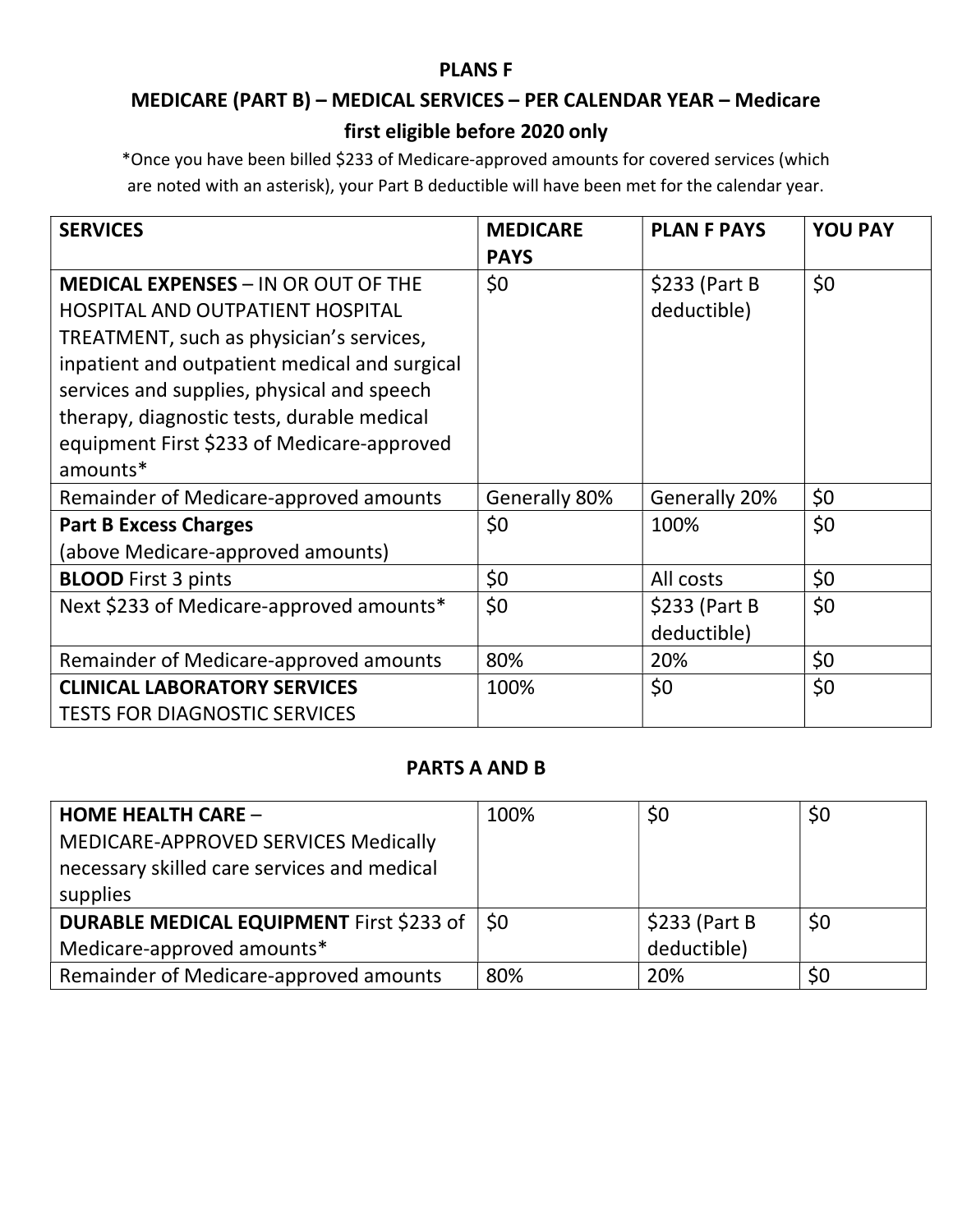#### PLANS F

# MEDICARE (PART B) – MEDICAL SERVICES – PER CALENDAR YEAR – Medicare first eligible before 2020 only OTHER BENEFITS – NOT COVERED BY MEDICARE

| <b>SERVICES</b>                                                                                                                                                                                          | <b>MEDICARE</b><br><b>PAYS</b> | <b>PLAN F PAYS</b>                                     | <b>YOU PAY</b>                                                      |
|----------------------------------------------------------------------------------------------------------------------------------------------------------------------------------------------------------|--------------------------------|--------------------------------------------------------|---------------------------------------------------------------------|
| <b>FOREIGN TRAVEL - NOT COVERED BY</b><br><b>MEDICARE Medically necessary</b><br>emergency care services beginning during<br>the first 60 days of each trip outside the<br>USA First \$250 each calendar | \$0                            | \$0                                                    | \$250                                                               |
| Remainder of charges                                                                                                                                                                                     | \$0                            | 80% to a lifetime<br>maximum<br>benefit of<br>\$50,000 | 20% and amounts<br>over the \$50,000<br>lifetime maximum<br>benefit |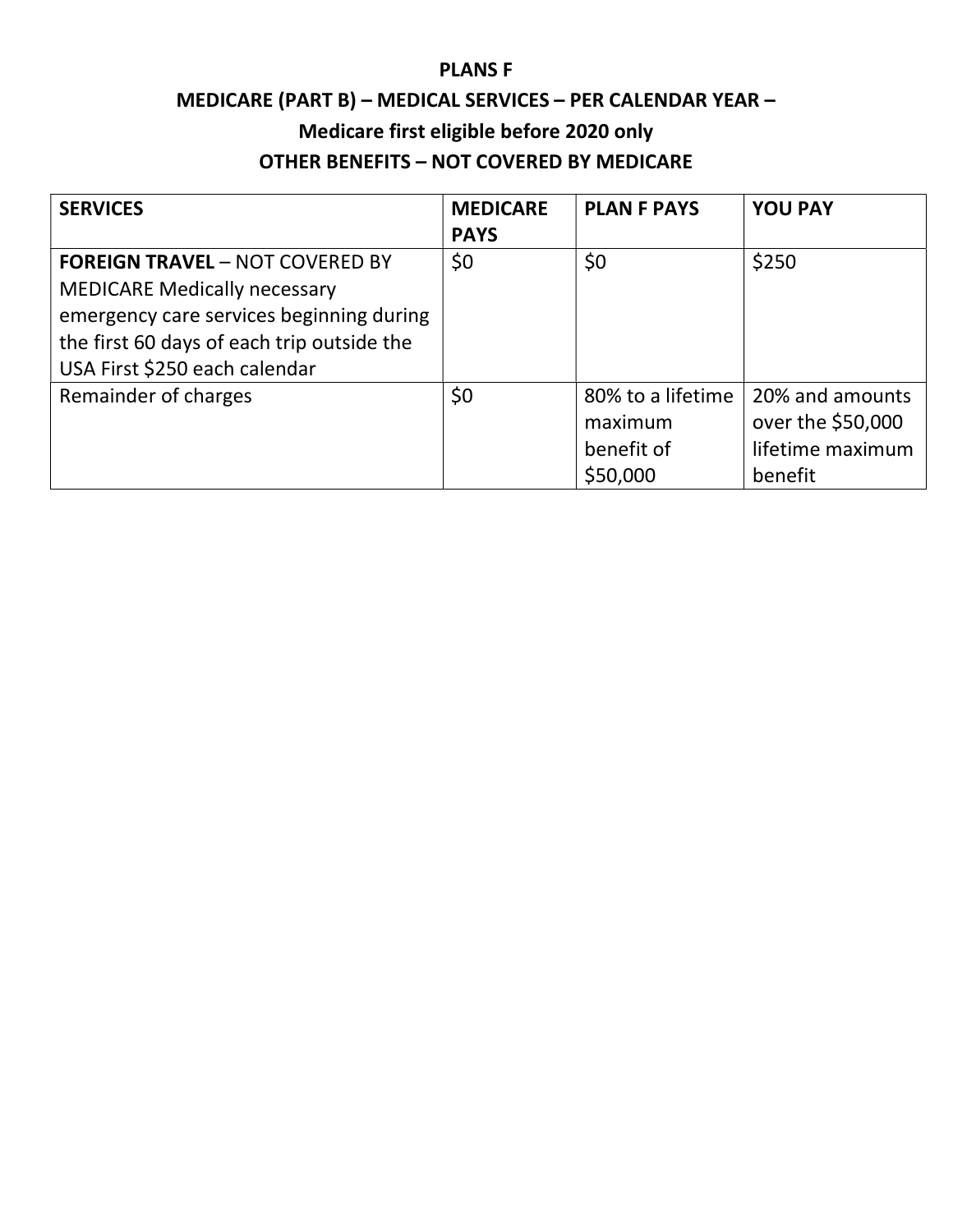# PLAN G

### MEDICARE (PART A) – HOSPITAL SERVICES – PER BENEFIT PERIOD

\*A benefit period begins on the first day you receive service as an inpatient in a hospital and ends after you have been out of the hospital and have not received skilled care in any other facility for 60 days in a row.

| <b>SERVICES</b>                           | <b>MEDICARE PAYS</b>   | <b>PLANG PAYS</b> | <b>YOU PAY</b> |
|-------------------------------------------|------------------------|-------------------|----------------|
| <b>HOSPITALIZATION*</b> Semi-private room | All but \$1,556        | \$1,556 (Part A   | \$0            |
| and board, general nursing and            |                        | deductible)       |                |
| miscellaneous services and supplies       |                        |                   |                |
| First 60 days                             |                        |                   |                |
| 61st through 90th day                     | All but \$389 a day    | $$389a$ day       | \$0            |
| 91st day and after: While using 60        | All but \$778 a day    | $$778a$ day       | \$0            |
| lifetime reserve days                     |                        |                   |                |
| Once lifetime reserve days are used:      | \$0                    | 100% of           | $$0**$$        |
| <b>Additional 365 days</b>                |                        | Medicare-         |                |
|                                           |                        | eligible expenses |                |
| Beyond the additional 365 days            | \$0                    | \$0               | All costs      |
| <b>SKILLED NURSING FACILITY CARE* You</b> | All approved amounts   | \$0               | \$0            |
| must meet Medicare's requirements,        |                        |                   |                |
| including having been in a hospital for   |                        |                   |                |
| at least 3 days and entered a Medicare-   |                        |                   |                |
| approved facility within 30 days after    |                        |                   |                |
| leaving the hospital. First 20 days       |                        |                   |                |
| 21st through 100th day                    | All but \$194.50 a day | Up to \$194.50 a  | \$0            |
|                                           |                        | day               |                |
| 101st day and after                       | \$0                    | \$0               | All costs      |
| <b>BLOOD</b>                              | \$0\$                  | 3 pints           | \$0            |
| First 3 pints                             |                        |                   |                |
| <b>Additional amounts</b>                 | 100%                   | \$0               | \$0            |
| <b>HOSPICE CARE</b>                       | All but very limited   | Medicare          | \$0            |
| You must meet Medicare's                  | copayment/             | copayment/        |                |
| requirements, including a doctor's        | coinsurance for        | coinsurance       |                |
| certification of terminal illness         | outpatient drugs and   |                   |                |
|                                           | inpatient respite care |                   |                |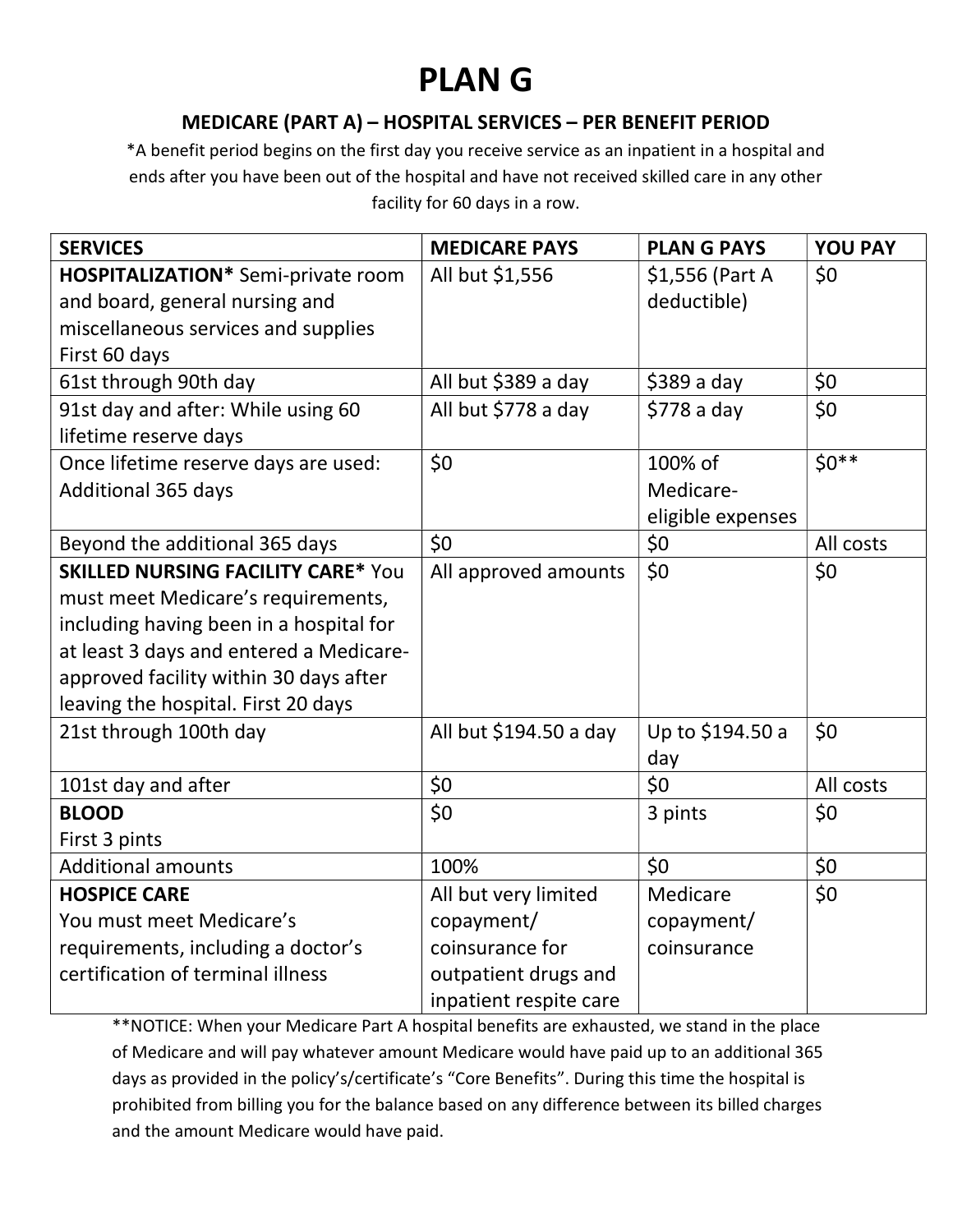#### PLANS G

## MEDICARE (PART B) – MEDICAL SERVICES – PER CALENDAR YEAR

\*Once you have been billed \$233 of Medicare-approved amounts for covered services (which are noted with an asterisk), your Part B deductible will have been met for the calendar year.

| <b>SERVICES</b>                               | <b>MEDICARE</b><br><b>PAYS</b> | <b>PLAN G PAYS</b> | <b>YOU PAY</b>  |
|-----------------------------------------------|--------------------------------|--------------------|-----------------|
| <b>MEDICAL EXPENSES - IN OR OUT OF THE</b>    | \$0                            | \$0                | $$233$ (Part B) |
| <b>HOSPITAL AND OUTPATIENT HOSPITAL</b>       |                                |                    | deductible)     |
| TREATMENT, such as physician's services,      |                                |                    |                 |
| inpatient and outpatient medical and surgical |                                |                    |                 |
| services and supplies, physical and speech    |                                |                    |                 |
| therapy, diagnostic tests, durable medical    |                                |                    |                 |
| equipment First \$233 of Medicare-approved    |                                |                    |                 |
| amounts*                                      |                                |                    |                 |
| Remainder of Medicare-approved amounts        | Generally 80%                  | Generally 20%      | \$0             |
| <b>Part B Excess Charges</b>                  | \$0                            | 100%               | \$0             |
| (above Medicare-approved amounts)             |                                |                    |                 |
| <b>BLOOD</b> First 3 pints                    | \$0                            | All costs          | \$0             |
| Next \$233 of Medicare-approved amounts*      | \$0                            | \$0                | $$233$ (Part B) |
|                                               |                                |                    | deductible)     |
| Remainder of Medicare-approved amounts        | 80%                            | 20%                | \$0             |
| <b>CLINICAL LABORATORY SERVICES</b>           | 100%                           | \$0                | \$0             |
| <b>TESTS FOR DIAGNOSTIC SERVICES</b>          |                                |                    |                 |

#### PARTS A AND B

| <b>HOME HEALTH CARE -</b>                   | 100%      | \$0 | \$0            |
|---------------------------------------------|-----------|-----|----------------|
| MEDICARE-APPROVED SERVICES Medically        |           |     |                |
| necessary skilled care services and medical |           |     |                |
| supplies                                    |           |     |                |
| DURABLE MEDICAL EQUIPMENT First \$233 of    | <b>SO</b> | \$0 | $$233$ (Part B |
| Medicare-approved amounts*                  |           |     | deductible)    |
| Remainder of Medicare-approved amounts      | 80%       | 20% | \$0            |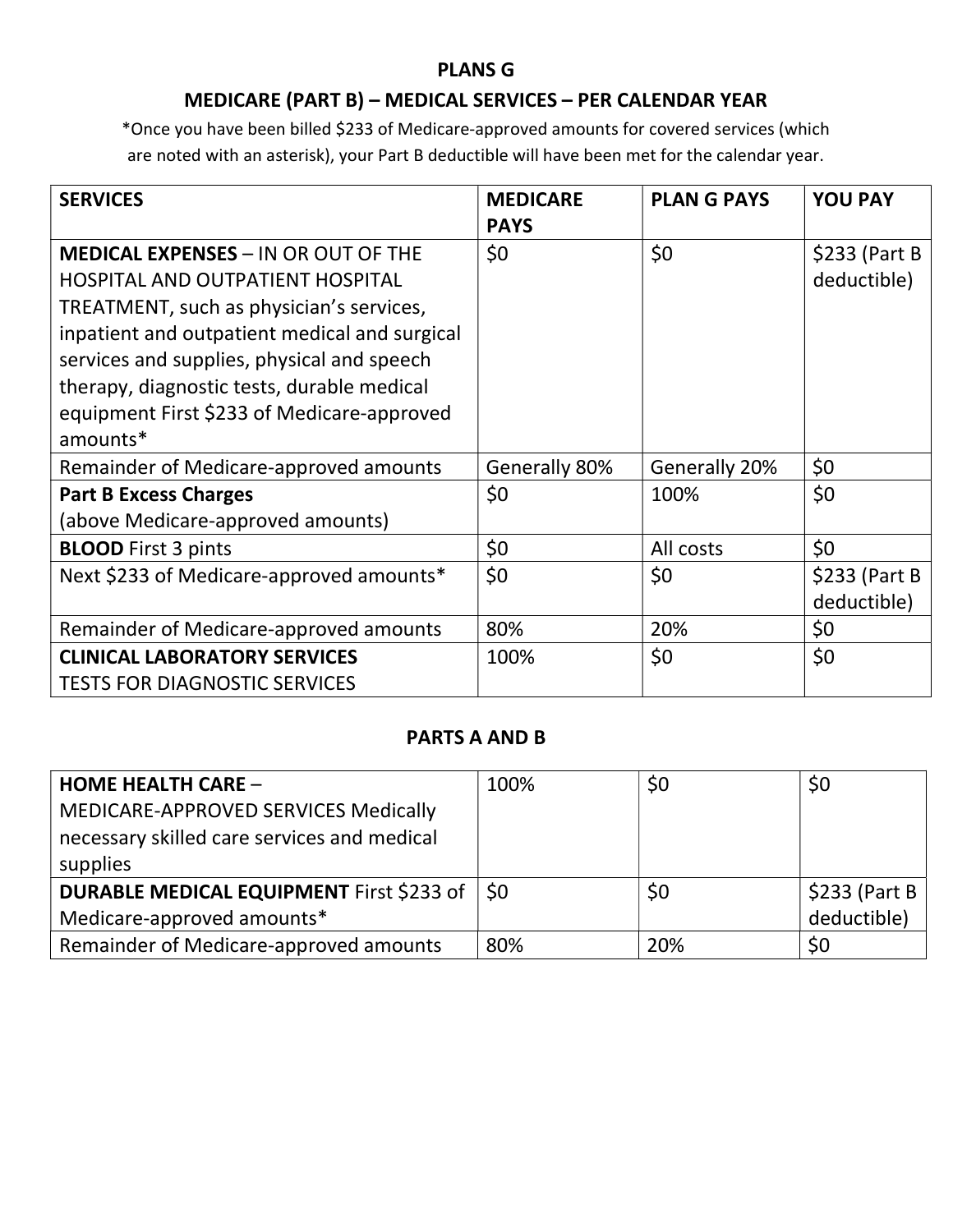# PLANS G MEDICARE (PART B) – MEDICAL SERVICES – PER CALENDAR YEAR – OTHER BENEFITS – NOT COVERED BY MEDICARE

| <b>SERVICES</b>                            | <b>MEDICARE</b><br><b>PAYS</b> | <b>PLANG PAYS</b> | <b>YOU PAY</b>    |
|--------------------------------------------|--------------------------------|-------------------|-------------------|
| <b>FOREIGN TRAVEL - NOT COVERED BY</b>     | \$0                            | \$0               | \$250             |
| <b>MEDICARE Medically necessary</b>        |                                |                   |                   |
| emergency care services beginning during   |                                |                   |                   |
| the first 60 days of each trip outside the |                                |                   |                   |
| USA First \$250 each calendar              |                                |                   |                   |
| Remainder of charges                       | \$0                            | 80% to a lifetime | 20% and amounts   |
|                                            |                                | maximum           | over the \$50,000 |
|                                            |                                | benefit of        | lifetime maximum  |
|                                            |                                | \$50,000          | benefit           |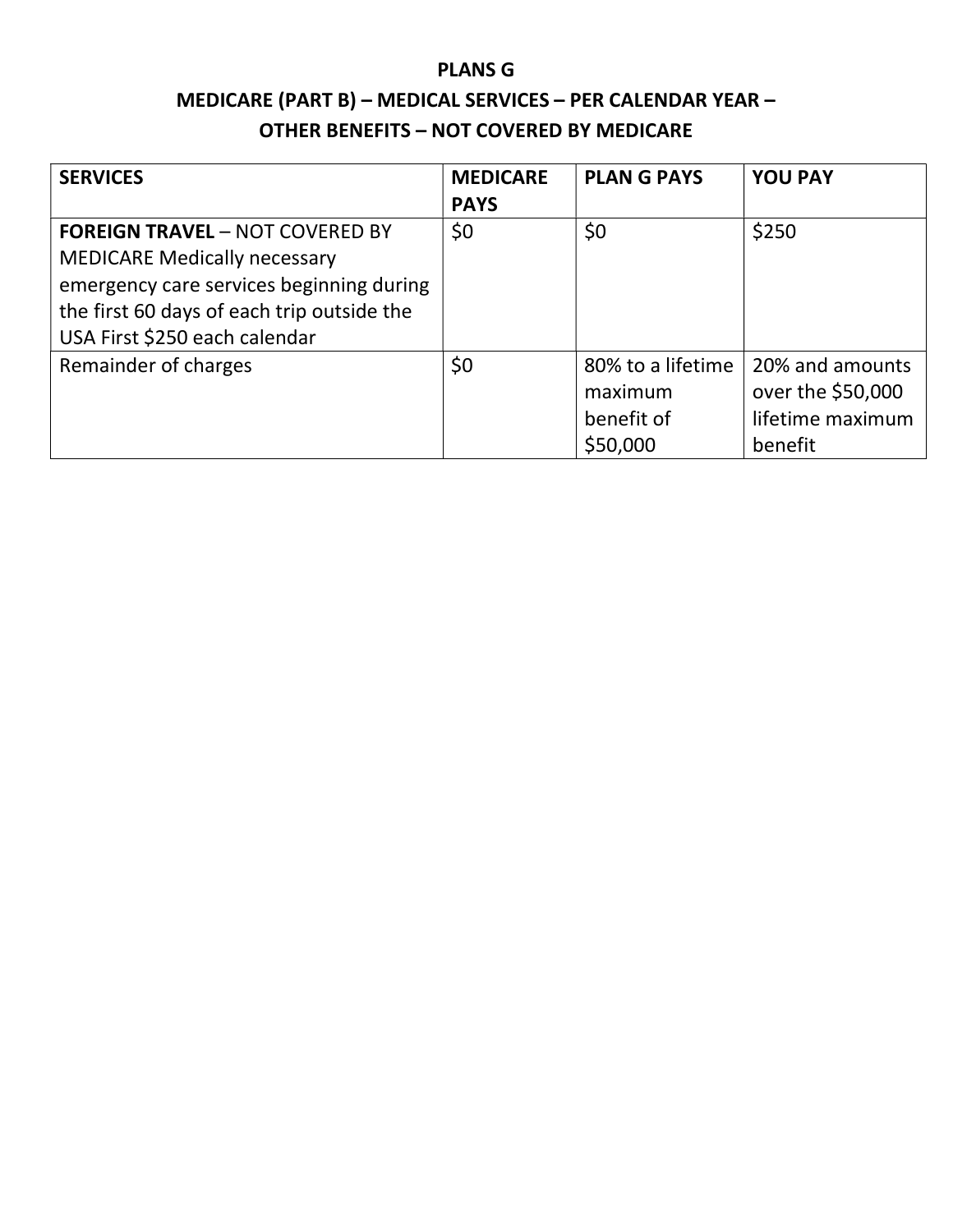# PLAN N

### MEDICARE (PART A) – HOSPITAL SERVICES – PER BENEFIT PERIOD

\*A benefit period begins on the first day you receive service as an inpatient in a hospital and ends after you have been out of the hospital and have not received skilled care in any other facility for 60 days in a row.

| <b>SERVICES</b>                           | <b>MEDICARE PAYS</b>   | <b>PLAN N PAYS</b> | <b>YOU PAY</b> |
|-------------------------------------------|------------------------|--------------------|----------------|
| <b>HOSPITALIZATION*</b> Semi-private room | All but \$1,556        | \$1,556 (Part A    | \$0            |
| and board, general nursing and            |                        | deductible)        |                |
| miscellaneous services and supplies       |                        |                    |                |
| First 60 days                             |                        |                    |                |
| 61st through 90th day                     | All but \$389 a day    | $$389a$ day        | \$0            |
| 91st day and after: While using 60        | All but \$778 a day    | $$778a$ day        | \$0            |
| lifetime reserve days                     |                        |                    |                |
| Once lifetime reserve days are used:      | \$0                    | 100% of            | $$0**$$        |
| <b>Additional 365 days</b>                |                        | Medicare-          |                |
|                                           |                        | eligible expenses  |                |
| Beyond the additional 365 days            | \$0                    | \$0                | All costs      |
| <b>SKILLED NURSING FACILITY CARE* You</b> | All approved amounts   | \$0                | \$0            |
| must meet Medicare's requirements,        |                        |                    |                |
| including having been in a hospital for   |                        |                    |                |
| at least 3 days and entered a Medicare-   |                        |                    |                |
| approved facility within 30 days after    |                        |                    |                |
| leaving the hospital. First 20 days       |                        |                    |                |
| 21st through 100th day                    | All but \$194.50 a day | Up to \$194.50 a   | \$0            |
|                                           |                        | day                |                |
| 101st day and after                       | \$0                    | \$0                | All costs      |
| <b>BLOOD</b>                              | \$0                    | 3 pints            | \$0            |
| First 3 pints                             |                        |                    |                |
| <b>Additional amounts</b>                 | 100%                   | \$0                | \$0            |
| <b>HOSPICE CARE</b>                       | All but very limited   | Medicare           | \$0            |
| You must meet Medicare's                  | copayment/             | copayment/         |                |
| requirements, including a doctor's        | coinsurance for        | coinsurance        |                |
| certification of terminal illness         | outpatient drugs and   |                    |                |
|                                           | inpatient respite care |                    |                |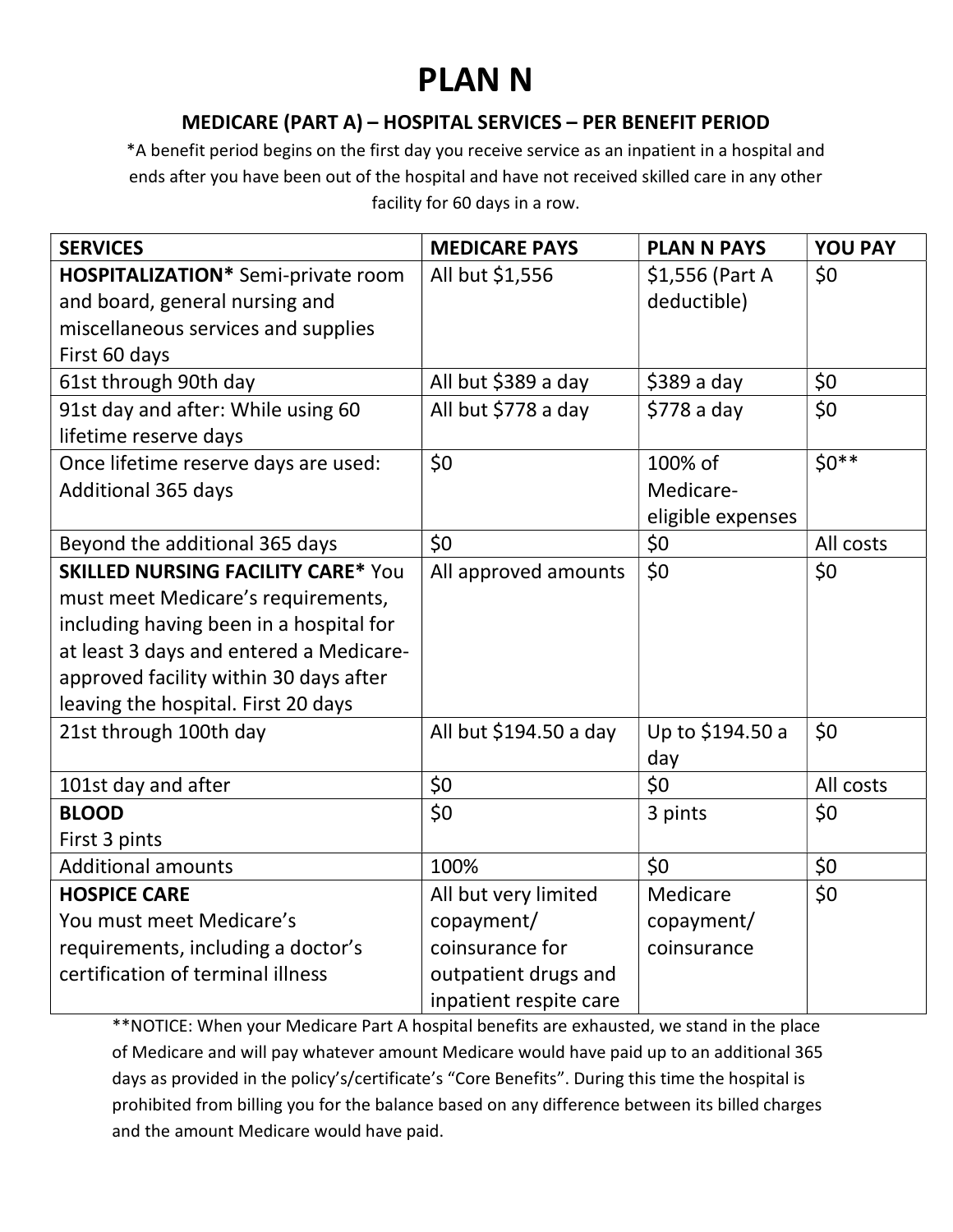#### PLANS N

## MEDICARE (PART B) – MEDICAL SERVICES – PER CALENDAR YEAR

\*Once you have been billed \$233 of Medicare-approved amounts for covered services (which are noted with an asterisk), your Part B deductible will have been met for the calendar year.

| <b>SERVICES</b>                               | <b>MEDICARE PAYS</b> | <b>PLAN N PAYS</b>                           | <b>YOU PAY</b>                                    |
|-----------------------------------------------|----------------------|----------------------------------------------|---------------------------------------------------|
| <b>MEDICAL EXPENSES -</b>                     | \$0                  | \$0                                          | \$233 (Part B                                     |
| IN OR OUT OF THE HOSPITAL                     |                      |                                              | deductible)                                       |
| AND OUTPATIENT HOSPITAL                       |                      |                                              |                                                   |
| TREATMENT, such as                            |                      |                                              |                                                   |
| physician's services, inpatient               |                      |                                              |                                                   |
| and outpatient medical and                    |                      |                                              |                                                   |
| surgical services and                         |                      |                                              |                                                   |
| supplies, physical and speech                 |                      |                                              |                                                   |
| therapy, diagnostic tests,                    |                      |                                              |                                                   |
| durable medical equipment.                    |                      |                                              |                                                   |
| First \$233 of Medicare-<br>approved amounts* |                      |                                              |                                                   |
|                                               |                      |                                              |                                                   |
| <b>Remainder of Medicare-</b>                 | Generally 80%        | Balance, other than<br>up to \$20 per office | Up to \$20 per office<br>visit and up to \$50 per |
| approved amounts                              |                      | visit and up to \$50 per                     | emergency room visit.                             |
|                                               |                      | emergency room visit.                        | The copayment of up                               |
|                                               |                      | The copayment of up                          | to \$50 is waived if the                          |
|                                               |                      | to \$50 is waived if the                     | insured is admitted to                            |
|                                               |                      | insured is admitted to                       | any hospital and the                              |
|                                               |                      | any hospital and the                         | emergency visit is                                |
|                                               |                      | emergency visit is                           | covered as a                                      |
|                                               |                      | covered as a Medicare                        | <b>Medicare Part A</b>                            |
|                                               |                      | Part A expense                               | expense                                           |
| <b>Part B Excess Charges</b>                  | \$0                  | \$0                                          | All costs                                         |
| (above Medicare-approved                      |                      |                                              |                                                   |
| amounts)                                      |                      |                                              |                                                   |
| <b>BLOOD</b> First 3 pints                    | \$0                  | All costs                                    | \$0                                               |
| Next \$233 of Medicare-                       | \$0                  | \$0                                          | $$233$ (Part B)                                   |
| approved amounts*                             |                      |                                              | deductible)                                       |
| <b>Remainder of Medicare-</b>                 | 80%                  | 20%                                          | \$0                                               |
| approved amounts                              |                      |                                              |                                                   |
| <b>CLINICAL LABORATORY</b>                    | 100%                 | \$0                                          | \$0                                               |
| <b>SERVICES - TESTS FOR</b>                   |                      |                                              |                                                   |
| <b>DIAGNOSTIC SERVICES</b>                    |                      |                                              |                                                   |